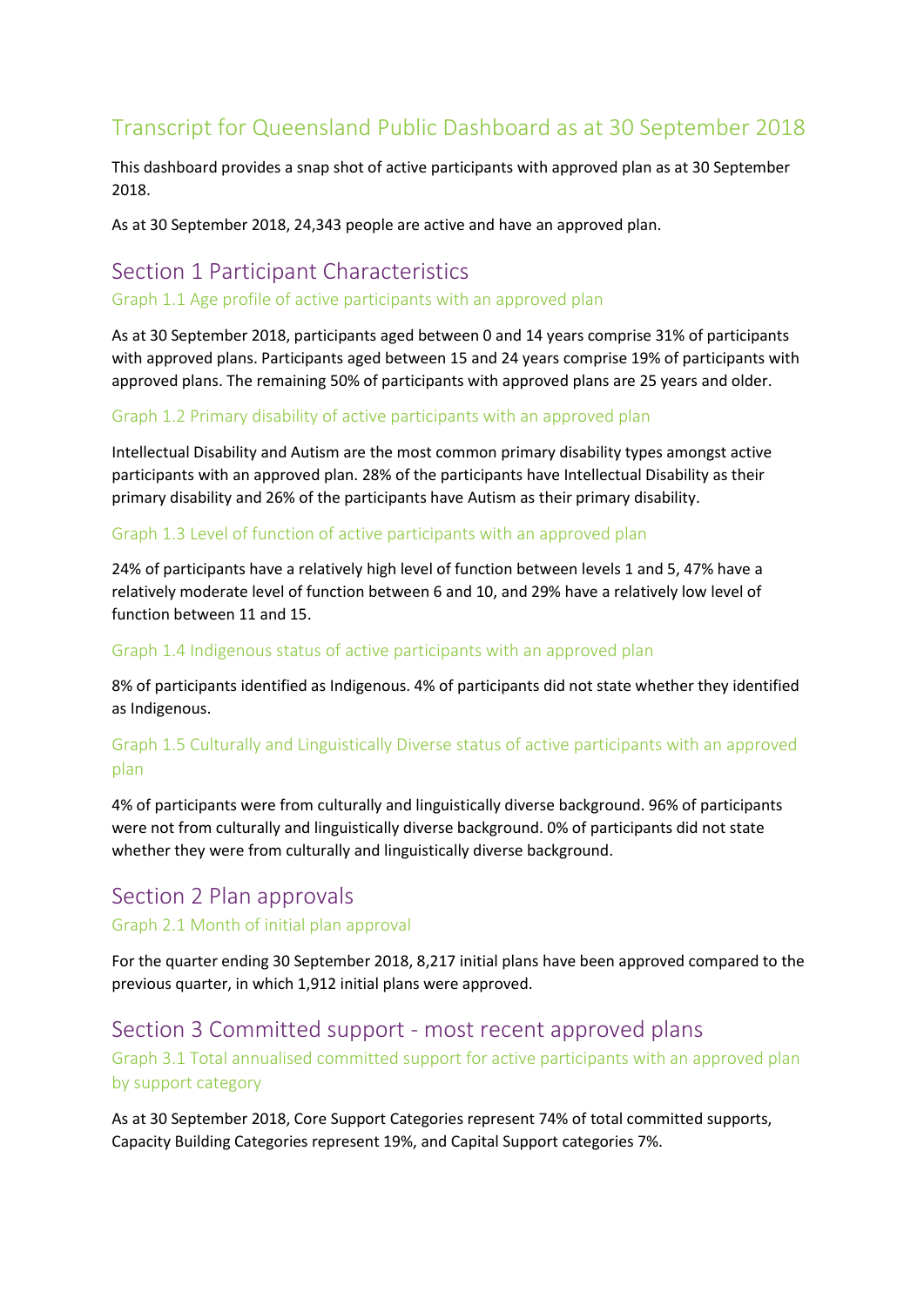# Graph 3.2 Total annualised committed support for active participants with an approved plan by primary disability

Participants with Intellectual Disability and Autism receive the highest proportion of total annualised committed support amongst all active participants with an approved plan. Participants with Intellectual Disability receive 36% of the total committed supports, while participants with Autism received 14% of the total committed supports.

# Graph 3.3 Total annualised committed support for active participants with an approved plan by age group

The 0 to 14, 15 to 24, and 25+ age groups represent 10%, 18% and 72% respectively of total committed supports.

## Graph 3.4 Total annualised committed support for active participants with an approved plan by level of function

Participants with level of function between 11 and 15 have relatively lower function or a higher level of disability, and they receive 56% of total committed supports. Participants with level of function between 6 and 10 have a relatively moderate level of function or disability, and they receive 38%. Participants with a level of function between 1 and 5 have relatively high level of function or a low level of disability, and they receive 6% of total committed supports.

# Section 4. Annualised committed support - most recent approved

## plans

# Graph 4.1 Distribution of active participants with an approved plan by annualised committed support band

As at 30 September 2018, 19% of active participants with approved plans have annualised committed supports in the range \$50,001-\$100,000, 16% in the range \$30,001-\$50,000, and 13% in the range \$10,001-\$15,000.

# Graph 4.2 Average annualised committed support for active participants with an approved plan by primary disability

Participants with a primary disability of Spinal Cord Injury receive the highest amount of average annualised committed support, and participants with a primary disability of Acquired Brain Injury receive the second highest amount of average annualised committed support.

# Graph 4.3 Average annualised committed support for active participants with an approved plan by age group

Participants in the 65 plus years age group receive the highest amount of average annualised committed support, and the 55 to 64 years age group receive the second highest amount of average annualised committed support.

## Graph 4.4 Average annualised committed support for active participants with an approved plan by level of function

The average annualised committed support for participants with relatively high functional capacity (corresponding to a level of function between 1 and 5) is \$16,958, whereas the average annualised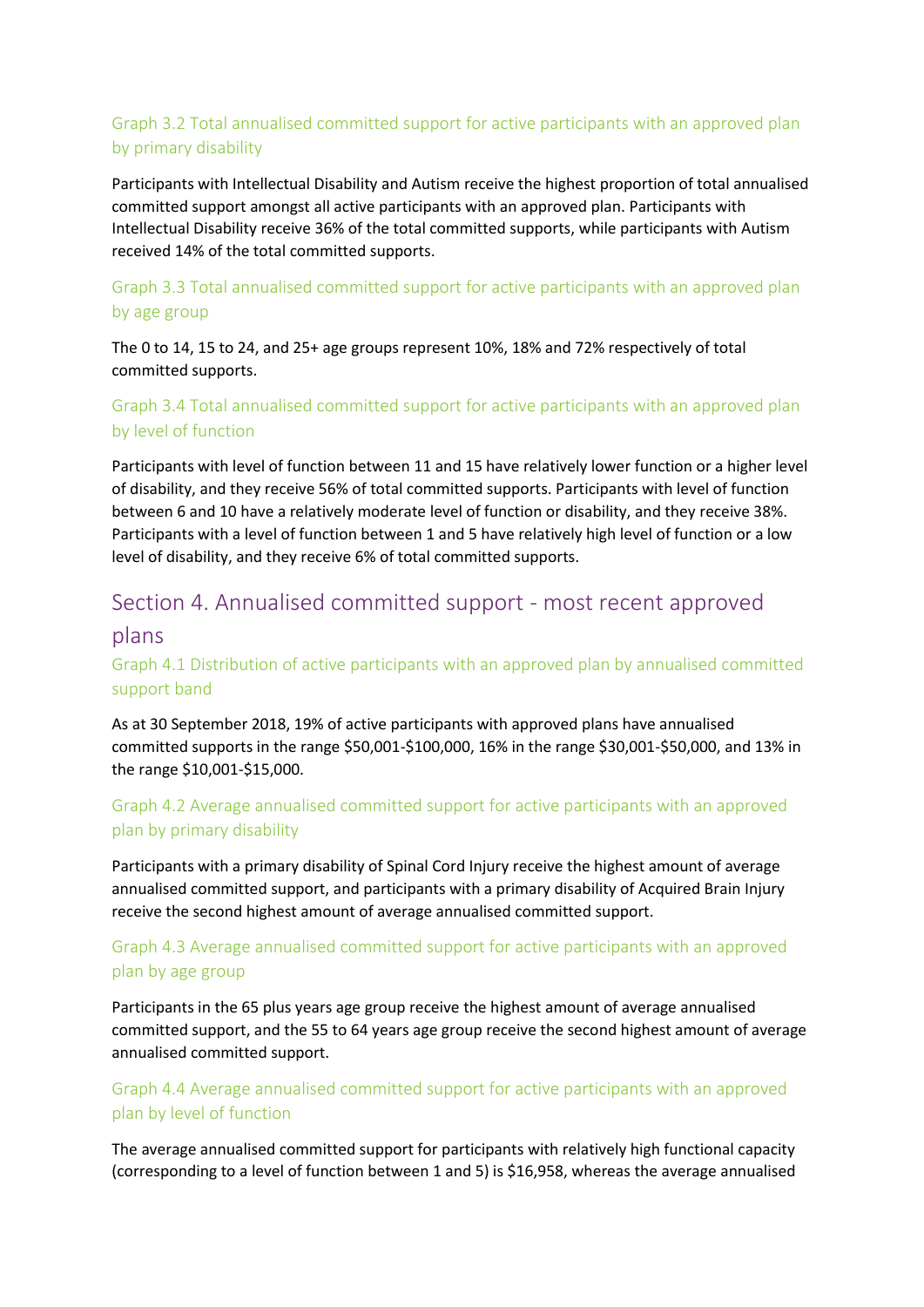committed support for participants with relatively low functional capacity (corresponding to a level of function between 11 and 15) is \$130,343.

# Section 5. Providers

Graph 5.1 Registered providers by entity type

As at 30 September 2018, there are 4,110 registered providers, 1,548 are Sole Traders and 2,562 are Organisations.

#### Table 5.2 Registered providers by registration group

The most common registration groups are Therapeutic Supports (1,424 providers registered), followed by Household Tasks (994 providers registered) and Early Childhood Supports (805 providers registered).

# Section 6. Participants and carers outcomes and support packages by participant age group

Participants and carers outcome indicators reported are from baseline outcomes data collected on participants when they receive their initial plan. Outcomes data was collected using the Short Form Outcomes Framework (SFOF) questionnaires. Participants with an initial plan approved during the period between 1 July 2016 and 30 September 2018 are included.

#### Participant age group: birth to before starting school

Description of key participant outcome domains:

Outcome statements for children aged 0-6 years (or school entry):

1. Children gain functional, developmental and coping skills that are appropriate to their ability and circumstances / specialist services

- 2. Children show evidence of self-determination in their everyday lives
- 3. Children participate meaningfully in family life
- 4. Children participate meaningfully in community life

#### Graph 6.1 Selected participant outcome indicators from participants aged between birth and before starting school

For participants age 0 to before starting school: 67% of parents or carers have concerns in 6 or more areas; 71% say their child is able to tell them what he or she wants; 70% of children can make friends outside family; 51% of children participate in age appropriate community, cultural or religious activities; and 59% of children are welcomed or actively included.

Description of key carer outcome domains:

Outcome statements for families / carers of children with disability aged 0-6 years:

- 1. Families know their rights and advocate effectively for their children
- 2. Families feel supported
- 3. Families are able to gain access to desired services, programs, and activities in their community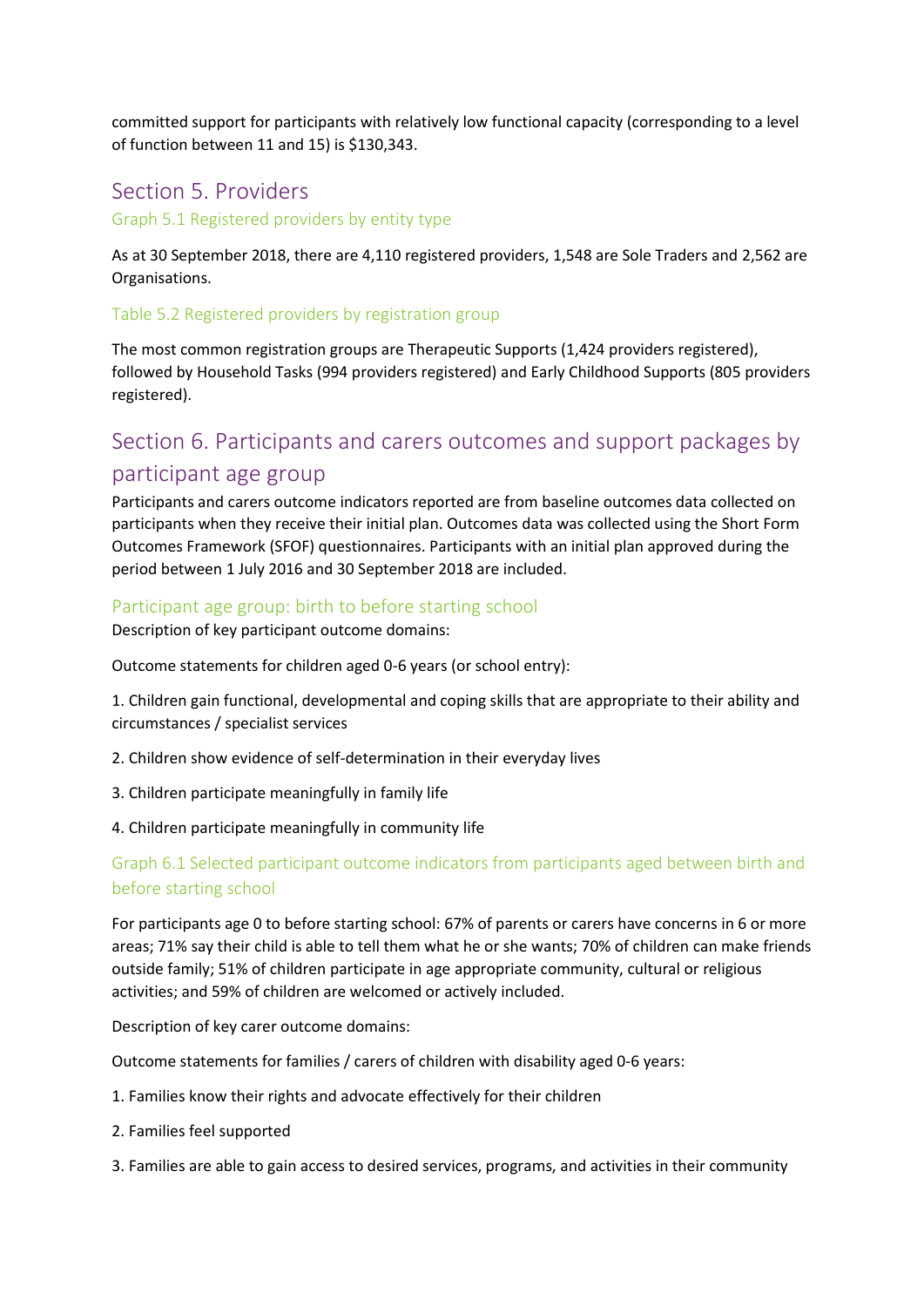#### 4. Families help their children develop and learn

#### 5. Families enjoy health and wellbeing

#### Graph 6.3 Selected carer outcome indicators from participants aged 0 to 14 years of age

For carers of participants starting school to 14: 28% receive Carer Payment; 57% receive Carer Allowance; 42% work in a paid job; 44% say they (and their partner) are able to work as much as they want; 81% are able to advocate for their child; 45% have friends and family they see as often as they like; 88% feel confident in supporting their child's development; and 70% rate their health as good, very good or excellent.

## Graph 6.5 Distribution of active participants with an approved plan by level of function for age 0 - 6 years

For the 0 to 6 years age group, 70% of participants have a relatively high level of function or low level of disability and 9% have a relatively low level of function or high level of disability.

## Graph 6.6 Distribution of active participants with an approved plan by primary disability for aged 0 - 6 years

38% of participants have Developmental delay in the 0 to 6 years age group, while 31% have Autism and 8% have Intellectual Disability.

## Graph 6.7 Distribution of active participants with an approved plan by annualised committed support band for ages 0 - 6 years

The largest proportion of participants in the 0 to 6 years age group have annualised supports in the \$10,001-\$15,000 range (43% of participants in the age group), followed by \$15,001-\$20,000 (18% of participants in the age group) and \$5,001-\$10,000 (17% of participants in the age group).

## Graph 6.8 Total annualised committed support for active participants with an approved plan by support category for aged 0 - 6 years

Capacity Building - Daily Activities is the support category receiving the most committed supports (82% of the total annualised committed support for the age group), followed by Capital - Assistive Technology (6%) and Core - Daily Activities (6%).

#### Participant age group: starting school to age 14

Description of key participant outcome domains:

Outcome statements for children aged 7 (or school entry) to 14 years:

1. Children gain functional, developmental and coping skills that are appropriate to their ability and circumstances / specialist services

2. Children show evidence of self-determination in their everyday lives

3. Children participate meaningfully in family life

#### 4. Children participate meaningfully in community life

Graph 6.9 Selected participant outcome indicators from participants between starting school and aged 14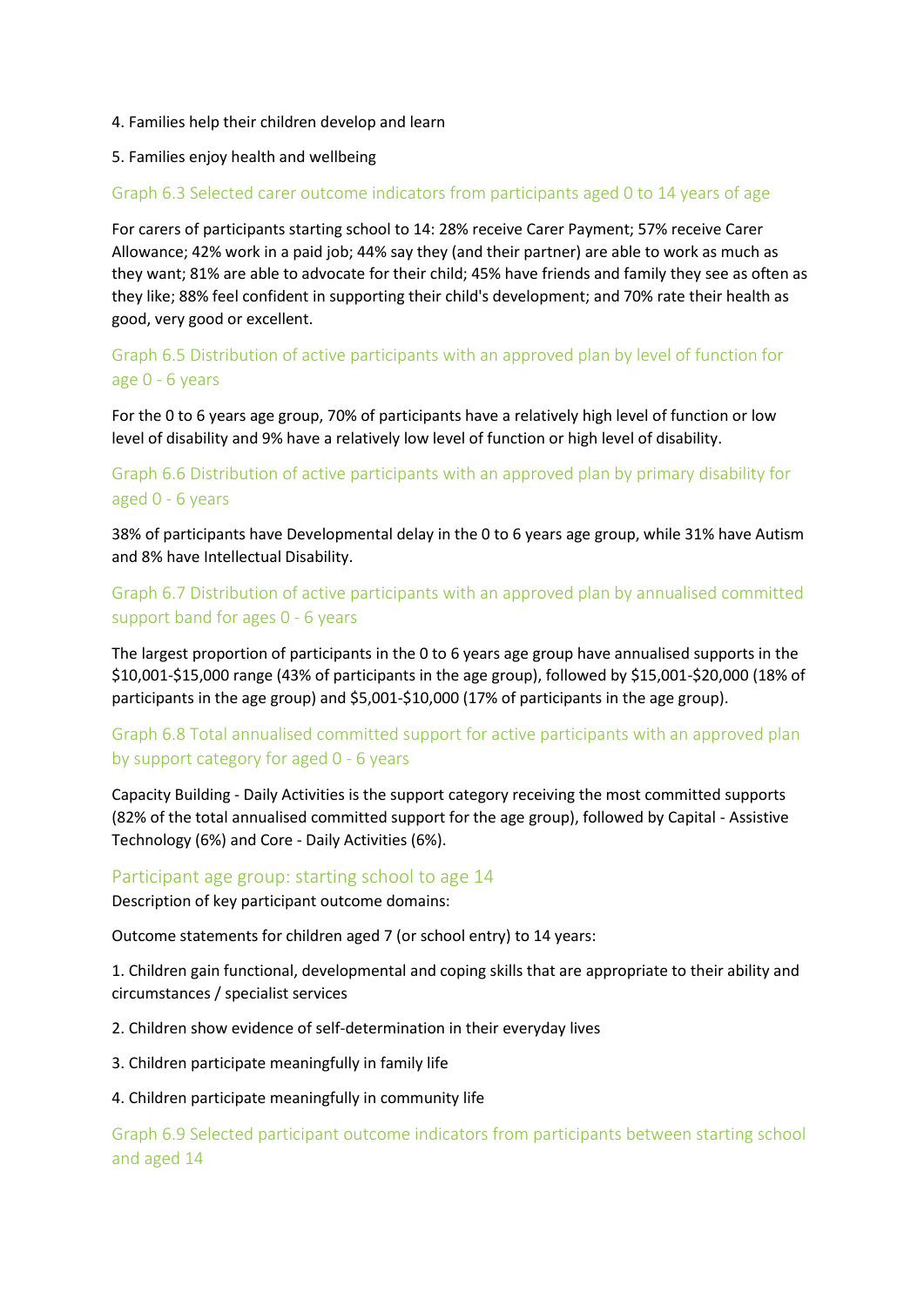For the 7 to 14 years age group: 28% of children are developing functional, learning and coping skills appropriate to their ability and circumstances; 40% are becoming more independent; 12% spend free time with friends without an adult present; 65% have a genuine say in decisions about themselves; 55% attend school in a mainstream class; 62% make friends with people outside the family; 33% spend time after school and on weekends with friends or in mainstream programs; and 75% are welcomed or actively included.

Description of key carer outcome domains:

Outcome statements for families / carers of children with disability aged 7 to 14 years:

- 1. Families know their rights and advocate effectively for their children
- 2. Families feel supported
- 3. Families are able to gain access to desired services, programs, and activities in their community
- 4. Families help their children develop and learn

5. Families enjoy health and wellbeing

## Graph 6.11 Selected carer outcome indicators from participants aged between birth and aged 14 years

28% receive Carer Payment; 57% receive Carer Allowance; 42% work in a paid job; 44% say they (and their partner) are able to work as much as they want; 81% are able to advocate for their child; 45% have friends and family they see as often as they like; 88% feel confident in supporting their child's development; and 70% rate their health as good, very good or excellent.

## Graph 6.13 Distribution of active participants with an approved plan by level of function for age 7 to 14 years

For the 7 to 14 years age group, 40% of participants have a relatively high level of function or low level of disability and 26% have a relatively low level of function or high level of disability.

## Graph 6.14 Distribution of active participants with an approved plan by primary disability for age 7 to 14 years

63% of participants have Autism in the 7 to 14 years age group, while 19% have Intellectual Disability and 7% have Cerebral Palsy.

# Graph 6.15 Distribution of active participants with an approved plan by annualised committed support band for age 7 to 14 years

The largest proportion of participants in the 7 to 14 years age group have annualised supports in the \$5,001-\$10,000 range (28% of the participants in the age group), followed by \$10,001-\$15,000 (25%) and \$15,001-\$20,000 (12%).

## Graph 6.16 Total annualised committed support for active participants with an approved plan by support category for age 7 to 14 years

Capacity Building - Daily Activities is the support category receiving the most committed supports (41% of the total annualised committed support for the age group), followed by Core - Daily Activities (26%) and Core - Social and Civic (8%).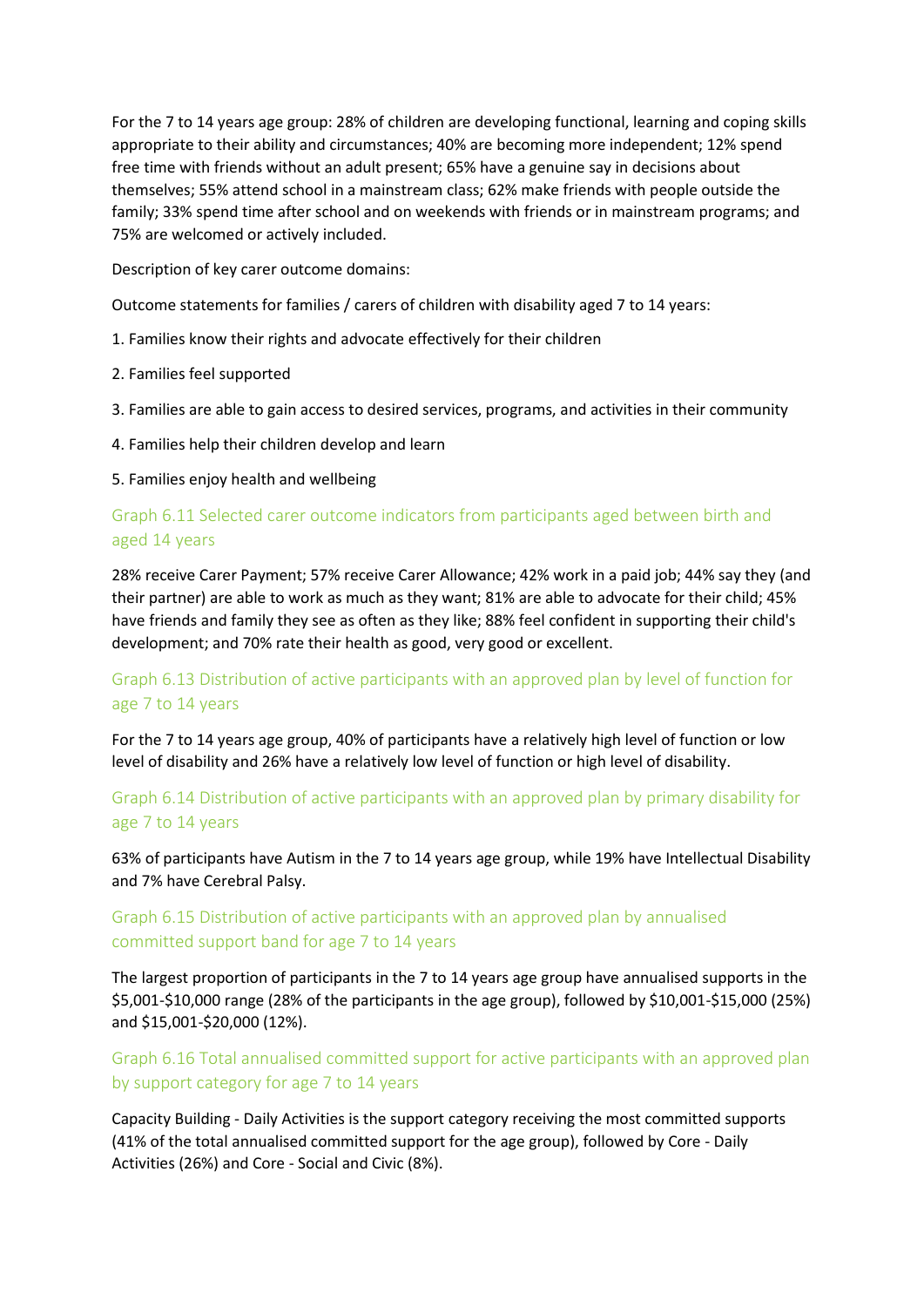#### Participant age group: age 15 to 24

Description of key participant outcome domains:

The adult framework consists of 8 participant domains:

- 1. Choice and control
- 2. Daily living activities
- 3. Relationships
- 4. Home
- 5. Health and wellbeing
- 6. Lifelong learning
- 7. Work
- 8. Social, community and civic participation

#### Graph 6.17 Selected outcome indicators from participants aged 15 to 24

For the 15 to 24 years age group: 37% are happy with the level of independence/control they have now; 41% choose what they do each day; 21% were given the opportunity to participate in a selfadvocacy group meeting; 87% want more choice and control in their life; 31% have no friends other than family or paid staff; 80% are happy with their home; 84% feel safe or very safe in their home; 67% rate their health as good, very good or excellent; 68% did not have any difficulties accessing health services; 21% currently attend or previously attended school in a mainstream class; 19% have a paid job; 15% volunteer; and 36% were actively involved in a community, cultural or religious group in the last year.

Description of key carer outcome domains:

Outcome statements for families / carers of participants aged 15 to 24 years:

- 1. Families know their rights and advocate effectively for their young person with disability
- 2. Families have the support they need to care
- 3. Families are able to gain access to desired services, programs, and activities in their community
- 4. Families help their young person become independent
- 5. Families enjoy health and wellbeing

#### Graph 6.19 Selected outcome indicators from carers of participants aged 15 to 24

32% receive Carer Payment; 58% receive Carer Allowance; 46% work in a paid job; 45% are able to work as much as they want; 77% are able to advocate for their family member; 40% have friends and family they see as often as they like; 48% know what their family can do to enable their family member with disability to become as independent as possible; and 61% rate their health as good, very good or excellent.

Graph 6.21 Distribution of active participants with an approved plan by level of function for age 15 to 24 years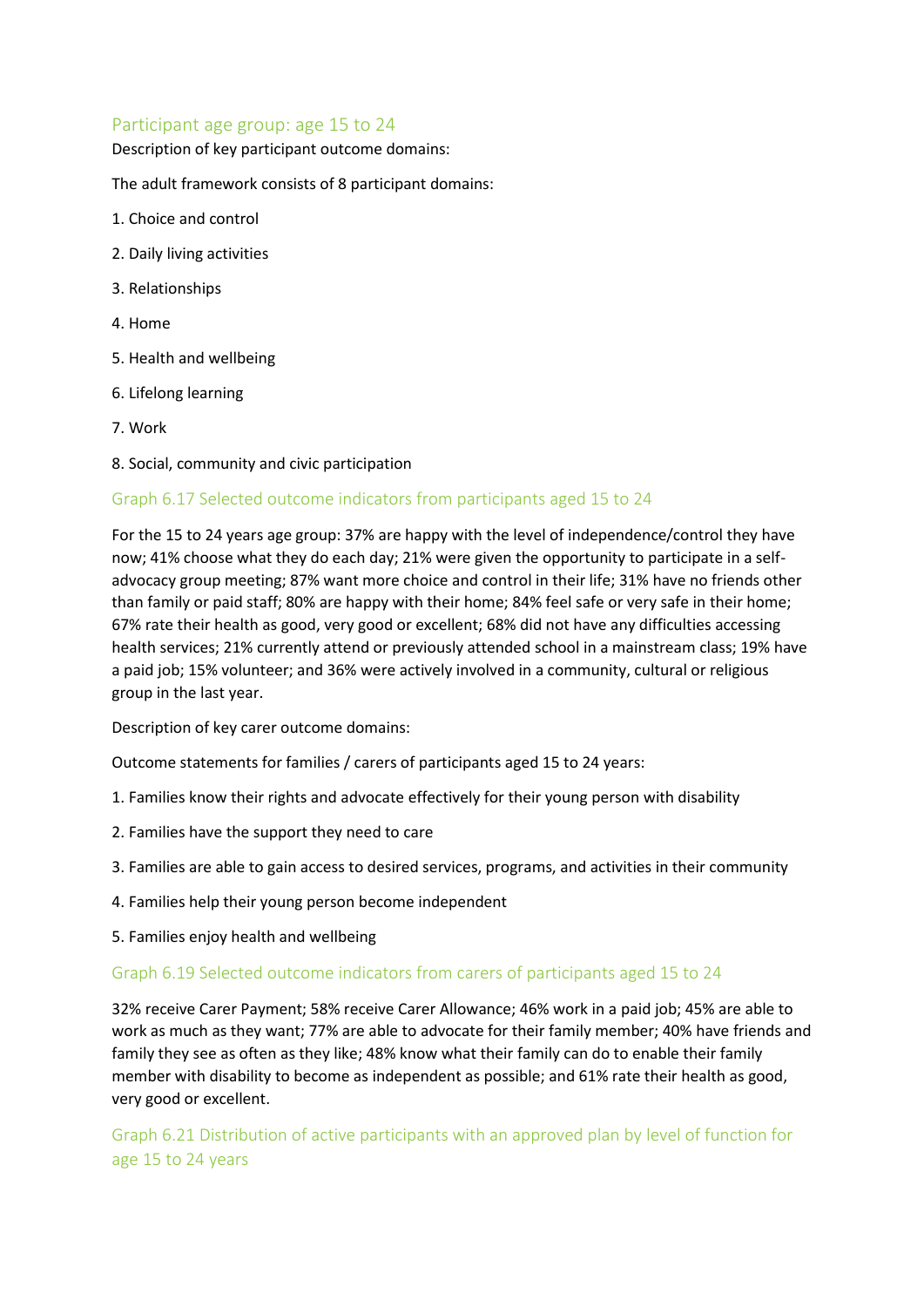For the 15 to 24 years age group, 13% of participants have a relatively high level of function or low level of disability and 33% have a relatively low level of function or high level of disability.

# Graph 6.22 Distribution of active participants with an approved plan by primary disability for age 15 to 24 years

40% of participants have Intellectual Disability in the 15 to 24 years age group, while 40% have Autism and 6% have Cerebral Palsy.

#### Graph 6.23 Distribution of active participants with an approved plan by annualised committed support band for age 15 to 24 years

The largest proportion of participants in the 15 to 24 years age group have annualised supports in the \$50,001-\$100,000 range (24% of the participants in the age group), followed by \$30,001-\$50,000 (20%) and \$100,001-\$150,000 (10%).

# Graph 6.24 Total annualised committed support for active participants with an approved plan by support category for age 15 to 24 years

Core - Daily Activities is the support category receiving the most committed supports (46%), followed by Core - Social and Civic (24%) and Capacity Building - Daily Activities (12%).

#### Participant age group: age 25 and plus

Description of key participant outcome domains

The adult framework consists of 8 participant domains:

- 1. Choice and control
- 2. Daily activities
- 3. Relationships
- 4. Home
- 5. Health and wellbeing
- 6. Lifelong learning
- 7. Work
- 8. Social, community and civic participation

#### Graph 6.25 Selected outcomes indicators from participants aged 25 and plus

For the 25 years and older age group: 63% choose what they do each day; 28% were given the opportunity to participate in a self-advocacy group meeting; 81% want more choice and control in their life; 28% have no friends other than family or paid staff; 75% are happy with their home; 75% feel safe or very safe in their home; 49% rate their health as good, very good or excellent; 67% did not have any difficulties accessing health services; 10% participate in education, training or skill development; of those receiving education, training or skill development, 51% receive it in mainstream settings; 36% were unable to do a course or training they wanted to do in the last 12 months; 21% have a paid job; 15% volunteer; and 39% were actively involved in a community, cultural or religious group in the last year.